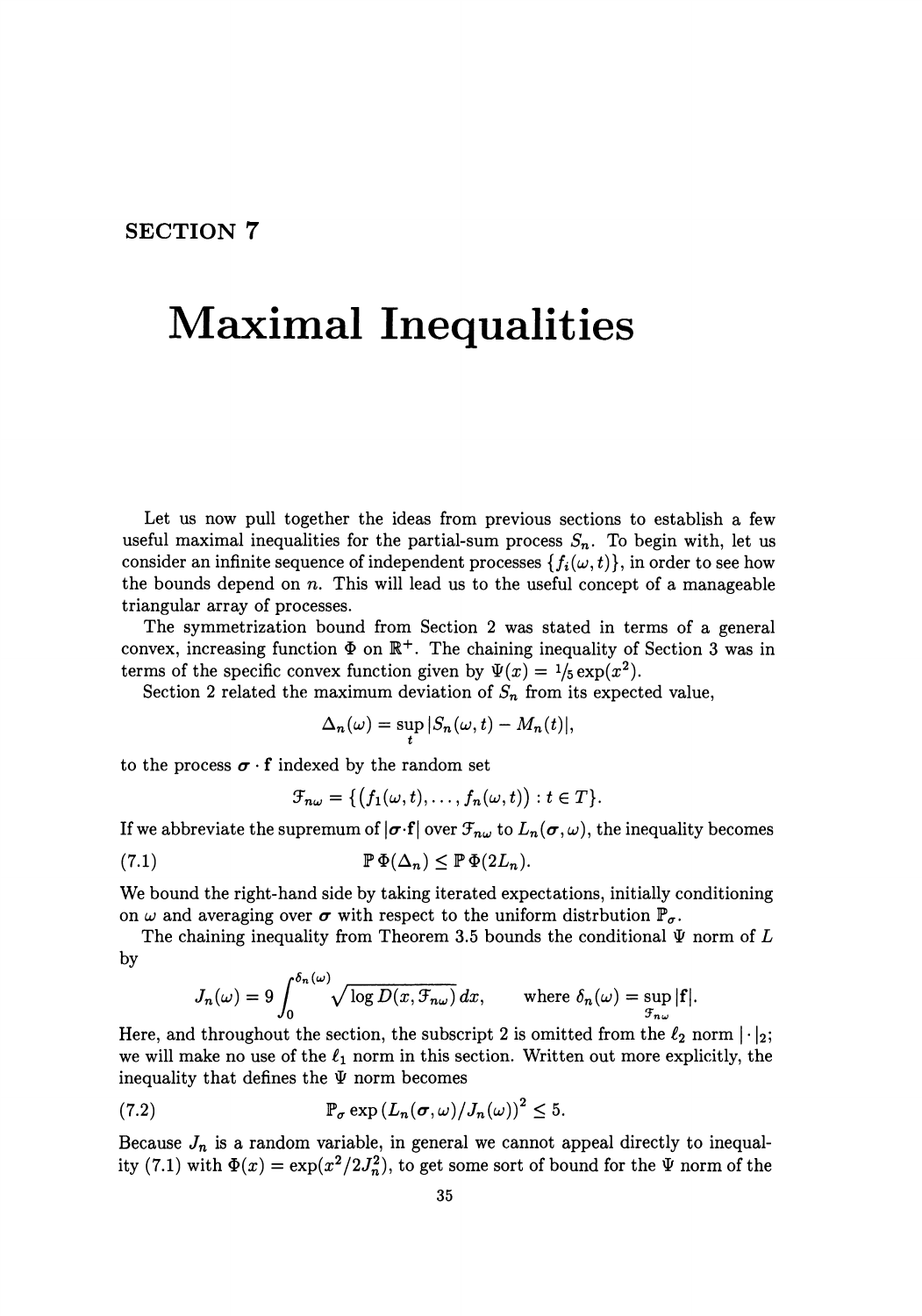## 36 EMPIRICAL PROCESSES

partial-sum process. We can, however, combine the two inequalities to get several most useful bounds.

The simplest situation occurs when  $J_n(\omega)$  is bounded by a constant  $K_n$ . As we shall see soon, this often happens when the envelopes  $F_i$  are uniformly bounded. Increasing  $J_n$  to  $K_n$  in (7.2), then taking expectations we get, via (7.1),

$$
\mathbb{P}\exp(\tfrac{1}{2}\Delta_n^2/K_n^2) \le 5.
$$

It follows that  $\Delta_n$  has subgaussian tails:

(7.3) 
$$
\mathbb{P}\{\Delta_n \ge t\} \le 5\exp(-\frac{1}{2}t^2/K_n^2) \quad \text{for all } t > 0.
$$

This is not the best subgaussian upper bound; the constant  $K_n$  could be replaced by a smaller constant.

If  $J_n(\omega)$  is not uniformly bounded, but instead has a finite  $\Psi$  norm, we still get an exponential bound on the tail probabilities for  $\Delta_n$ , by means of the inequality

$$
2L_n/C \leq J_n^2/C^2 + L_n^2/J_n^2 \qquad \text{for constant } C.
$$

With  $C = ||J_n||_{\Psi}$  this inequality implies

$$
\mathbb{P} \exp(\Delta_n/C) \leq \mathbb{P} \exp(2L_n/C)
$$
  
\$\leq \mathbb{P}\_{\omega} \left[ \exp(J\_n^2/C^2) \mathbb{P}\_{\sigma} \exp(L\_n^2/J\_n^2) \right] \$  
\$\leq 25\$.

Consequently,

(7.4) 
$$
\mathbb{P}\{\Delta_n \geq t\} \leq 25 \exp(-t/||J_n||_{\Psi}) \quad \text{for all } t > 0.
$$

We have traded a strong moment condition on  $J_n$  for a rapid rate of decrease of the  $\Delta_n$  tail probabilities.

With weaker moment bounds on  $J_n$  we get weaker bounds on  $\Delta_n$ . Remember that for each p with  $1 \leq p < \infty$  there is a constant  $C_p$  such that

$$
||Z||_p \leq C_p ||Z||_{\Psi}
$$

for every random variable Z. In particular,

$$
\mathbb{P}_{\sigma}|L_n|^p \le (C_p J_n(\omega))^p,
$$

which gives

$$
\mathbb{P}|\Delta_n|^p \le (2C_p)^p \, \mathbb{P} J_n^p.
$$

This inequality will be most useful for p equal to 1 or 2.

The preceding inequalities show that the behavior of the random variable  $J_n(\omega)$ largely determines the form of the maximal inequality for the partial-sum process. In one very common special case, which is strongly recommended by the results from Section 4, the behavior of  $J_n$  is controlled by the envelope  $\mathbf{F}_n(\omega)$ . Let us suppose that  $\lambda_n(\cdot)$  is a deterministic function for which

(7.6) 
$$
D(x|\mathbf{F}_n(\omega)|, \mathcal{F}_{n\omega}) \leq \lambda_n(x) \quad \text{for } 0 < x \leq 1 \text{ and all } \omega.
$$

Because  $\mathcal{F}_{n\omega}$  lies within a ball of radius  $|\mathbf{F}_n(\omega)|$ , we could always choose  $\lambda_n(x)$  equal to  $(3/x)^n$ . [We can pack  $D(x|\mathbf{F}_n(\omega)|, \mathcal{F}_{n\omega})$  many disjoint balls of radius  $1/2x|\mathbf{F}_n(\omega)|$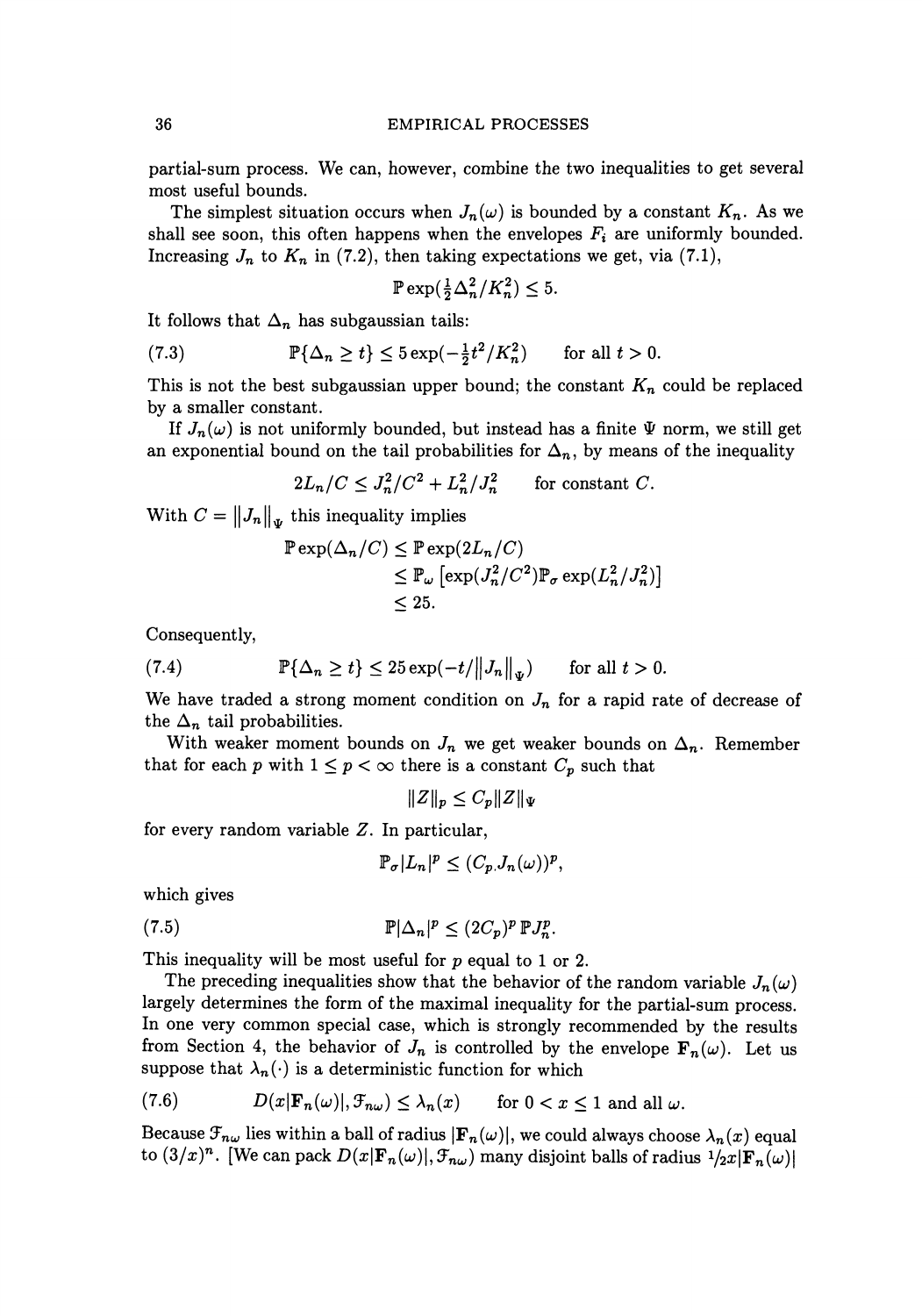into the ball of radius  $\frac{3}{2}|\mathbf{F}_n(\omega)|$ . To be of any real use, however, the  $\lambda_n$  function should not increase so rapidly with *n.* For example, if there is a fixed *V* such that each  $\mathcal{F}_{n\omega}$  has pseudodimension *V* we could choose  $\lambda_n(x) = Ax^{-W}$ , with *A* and *W* depending only on  $V$ , which would lead to quite useful bounds. In any case, we may always assume that  $\sqrt{\log \lambda_n}$  is integrable, which ensures that the function defined by

$$
\Lambda_n(t) = \int_0^t \sqrt{\log \lambda_n(x)} \, dx \qquad \text{for } 0 \le t \le 1
$$

is well defined and finite. A simple change of variable in the integral that defines  $J_n(\omega)$  now gives

$$
(7.7) \quad J_n(\omega) \le 9|\mathbf{F}_n(\omega)|\Lambda_n(\delta_n(\omega)/|\mathbf{F}_n(\omega)|)
$$
  
\$\le 9\Lambda\_n(1)|\mathbf{F}\_n(\omega)|\$ because  $|\mathbf{f}| \le |\mathbf{F}_n(\omega)|$  for every **f** in  $\mathcal{F}_{n\omega}$ .

When expressed in terms of  $\Lambda_n$  the inequalities for  $\Delta_n$  take a particularly simple form. Suppose, for example, the envelope functions  $F_i(\omega)$  are uniformly bounded, say  $F_i(\omega) \leq 1$  for each *i* and each  $\omega$ . Then  $J_n(\omega)$  is bounded by  $9\sqrt{n}\Lambda_n(1)$ . If  $\Lambda_n(1)$  stays bounded as  $n \to \infty$ , the standardized processes

$$
\frac{1}{\sqrt{n}}\Delta_n(\omega) = \frac{1}{\sqrt{n}}\sup_t |S_n(\omega, t) - M_n(t)|
$$

will have uniformly subgaussian tails.

If instead of being uniformly bounded the random variables  $F_i^2$  have uniformly bounded moment generating functions in a neighborhood of the origin, and if  $\Lambda_n(1)$ stays bounded as  $n \to \infty$ , we get another useful bound on the  $\Psi$  norms of the  $J_n$ . For suppose that

$$
\mathbb{P}\exp(\epsilon F_i^2) \le K \qquad \text{for all } i.
$$

Then there is a constant  $K'$ , depending on  $K$  and  $\epsilon$ , such that

$$
\mathbb{P}\exp(sF_i^2) \le 1 + K's \qquad \text{for } 0 \le s \le \epsilon \text{ and all } i.
$$

With  $C = 9 \sup_n \Lambda_n(1)$ , independence of the  $F_i$  gives, for  $C' \geq C^2/n\epsilon$ ,

$$
\mathbb{P}\exp(J_n^2/nC') \le \prod_{i\le n} \mathbb{P}\exp(C^2F_i^2/nC')
$$
  

$$
\le (1 + K'C^2/nC')^n.
$$

Certainly for  $C' \geq K'C^2/\log 5$  the last bound is less than 5. It follows that

 $||J_n||_{\Psi} \leq K'' \sqrt{n}$  for some constant  $K''$ ,

which guarantees a uniform exponential bound for the tail probabilities of the partial-sum processes with the usual standardization.

Finally, even with only moment bounds for the envelopes we still get usable maximal inequalities. For  $1 \le p < \infty$ , inequalities (7.5) and (7.7) give

(7.8) 
$$
\mathbb{P}\sup_{t} |S_n(\cdot,t) - M_n(t)|^p \le (18C_p)^p \mathbb{P} |\mathbf{F}_n|^p \Lambda_n (\delta_n/|\mathbf{F}_n|)^p
$$

$$
\le (18C_p \Lambda_n(1))^p \mathbb{P} |\mathbf{F}_n|^p.
$$